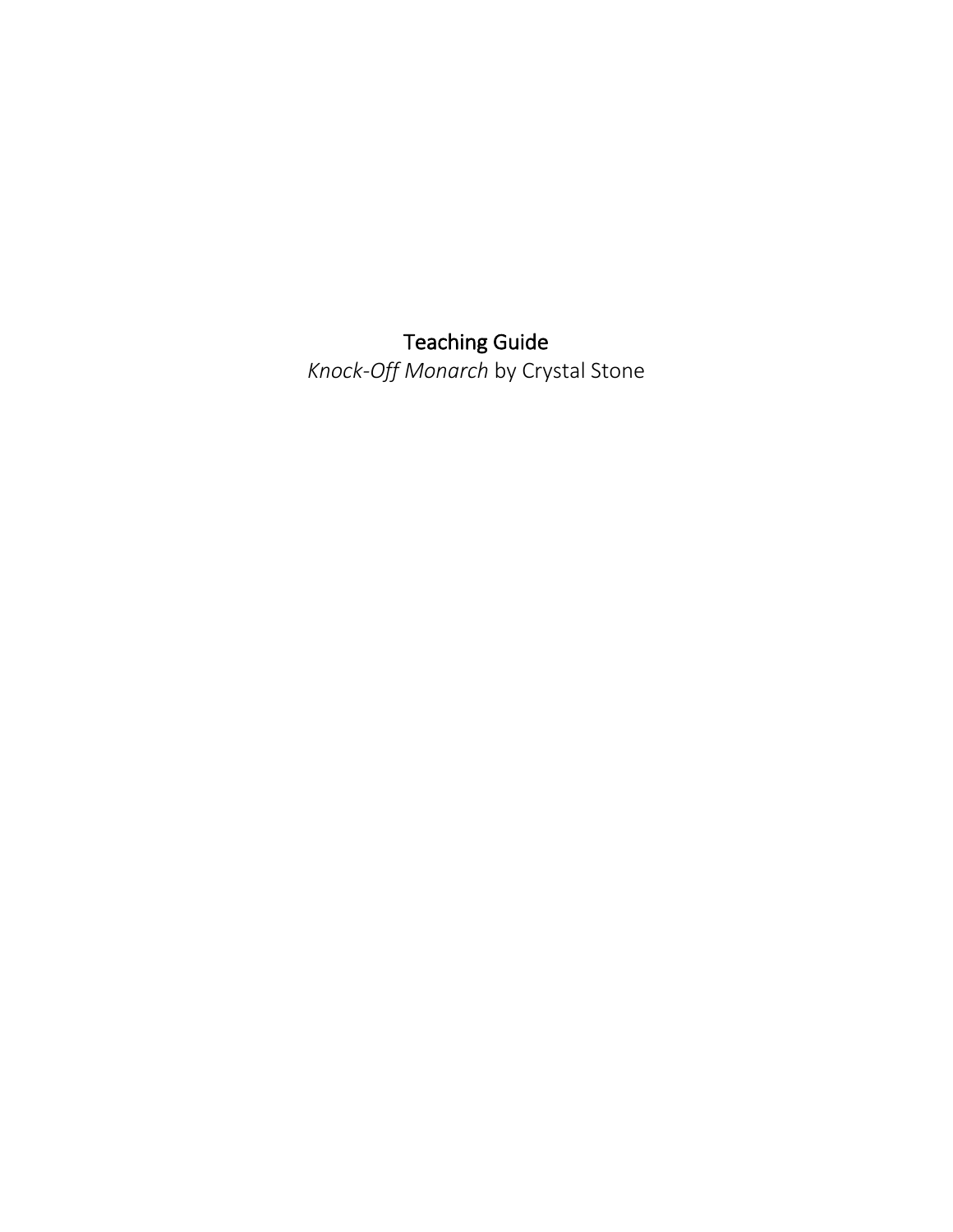# Table of Contents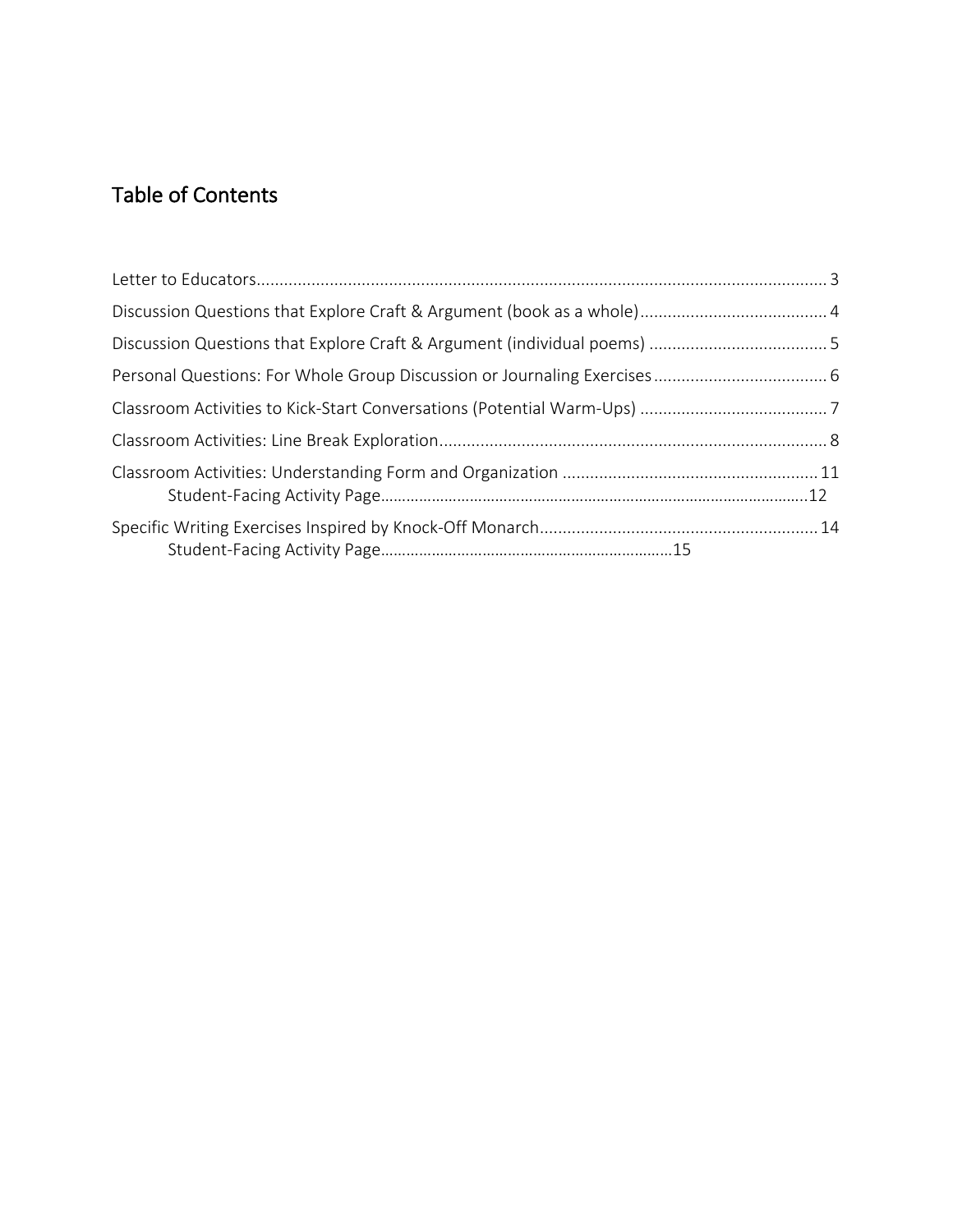### Letter to Educators

I created this resource so that it could have a broad reach—if you're a high school teacher, undergraduate instructor, or graduate-level professor, this resource is meant to assist you with the planning process, which often takes hours of writing and revision. It's meant to make it easier for you to make the choice to read *Knock-Off Monarch* with your students and modeled after Callista Buchen's Teaching Guide for her collection *Look Look Look*.

This packet includes discussion questions that explore the construction of the book as a whole, discussion questions that explore individual poems, and close-reading, analytical exercises that could allow students to apply what's present in *Knock-Off Monarch* to their own writing. There are teacher's notes, too, for how to execute the lessons and two student-facing worksheets that can be printed.

Of course, this teaching guide is not all-inclusive. There are aspects that you might like to revise or adapt, which is why I've made it editable. If you'd like teacher's notes and student-facing materials for some of the general writing prompts, feel free to email me. I'd be happy to create those resources for you to support your work as an instructor and to say thanks for considering my work for a deep-dive with your students.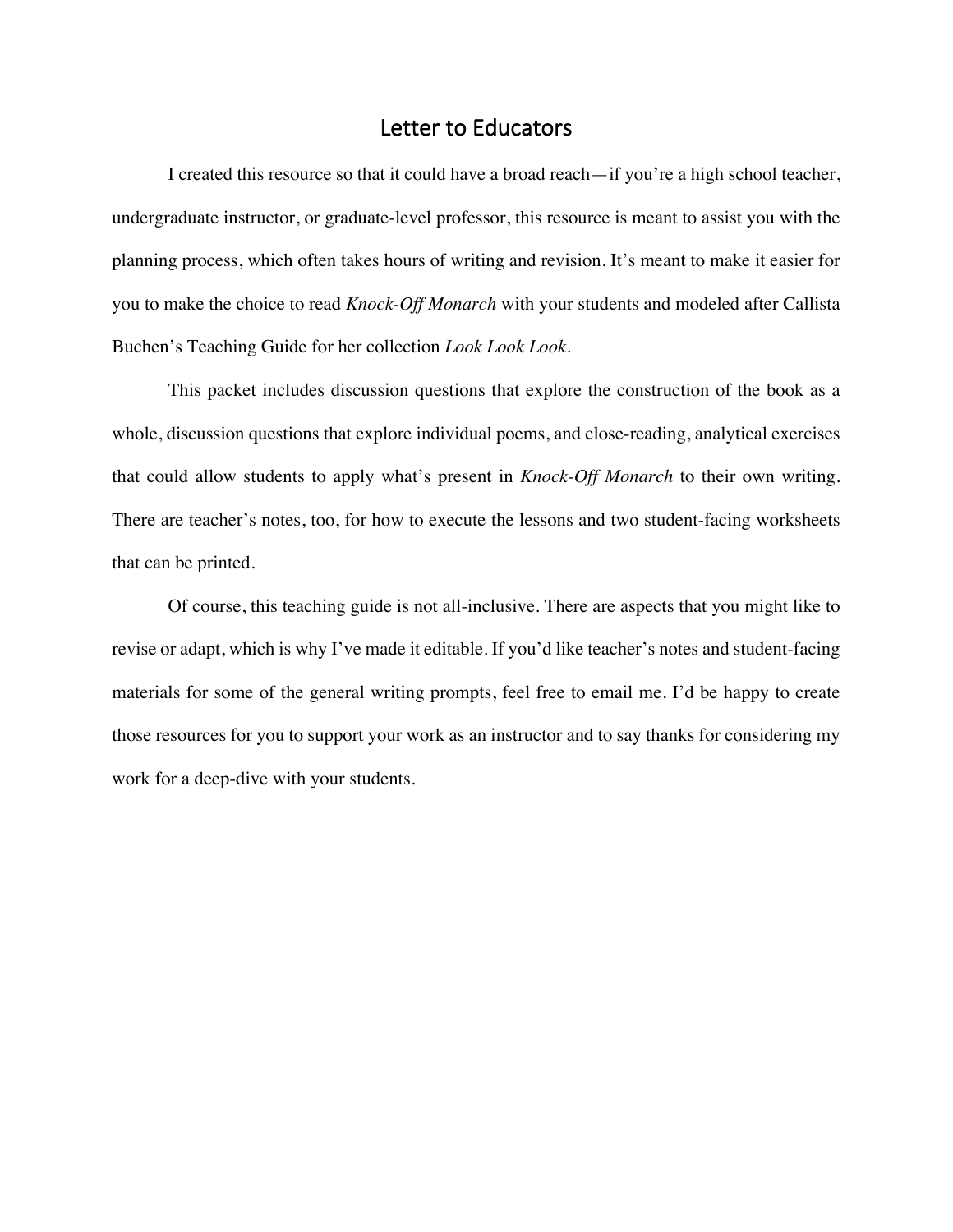# Discussion Questions that Explore Craft & Argument (book as a whole)

A chapbook or full collection of poems should, ideally, be more than just a private "best of" anthology of your work. The poems should be in conversation with one another, building and complicating a more complex argument, or telling a larger narrative, or exploring a question or series of questions in greater depth. Like a finely curated museum exhibit, the whole experience of the book should be greater than the sum of the individual poems.

- How do the poems seem to be ordered in the collection? What kind of narrative does it evoke? Is there a unifying purpose for each section? If so, name the theme or goal of each individual section. Compare the responses to the goal or theme of the collection as a whole.
- Each section of the book is separated by a picture of a different stage of the monarch's life. How does this visual change or develop your reading of each individual section?
- What is the function of the recurring biblical story poems? What work do they do to develop the narrative?
- § What does the title mean? How does the author use the title to contextualize us with her purpose?
- Who are the speakers in *Knock-Off Monarch*? What do they want? Do they all want the same things? What is at stake for the poet? What poems, lines, and images are suggestive of the stakes?
- The poems in *Knock-Off Monarch* take various forms: some are more formal whereas others are more playful (and the poem reflects the shape of a familiar noun like a strawberry). How do these visuals impact the reading experience and the development of the narrative?
- Describe the voice in *Knock-Off Monarch*. Is it singular or plural? What are some recurring trends you notice across poems? Explain.
- How do the "after" poems work in conversation with the speaker's own poems. Is the voice still the same? Explain.
- Consider the first and last poems of the book. How does the placement of these poems impact the narrative? How do you enter the space of *Knock-Off Monarch*? How are you exiting it?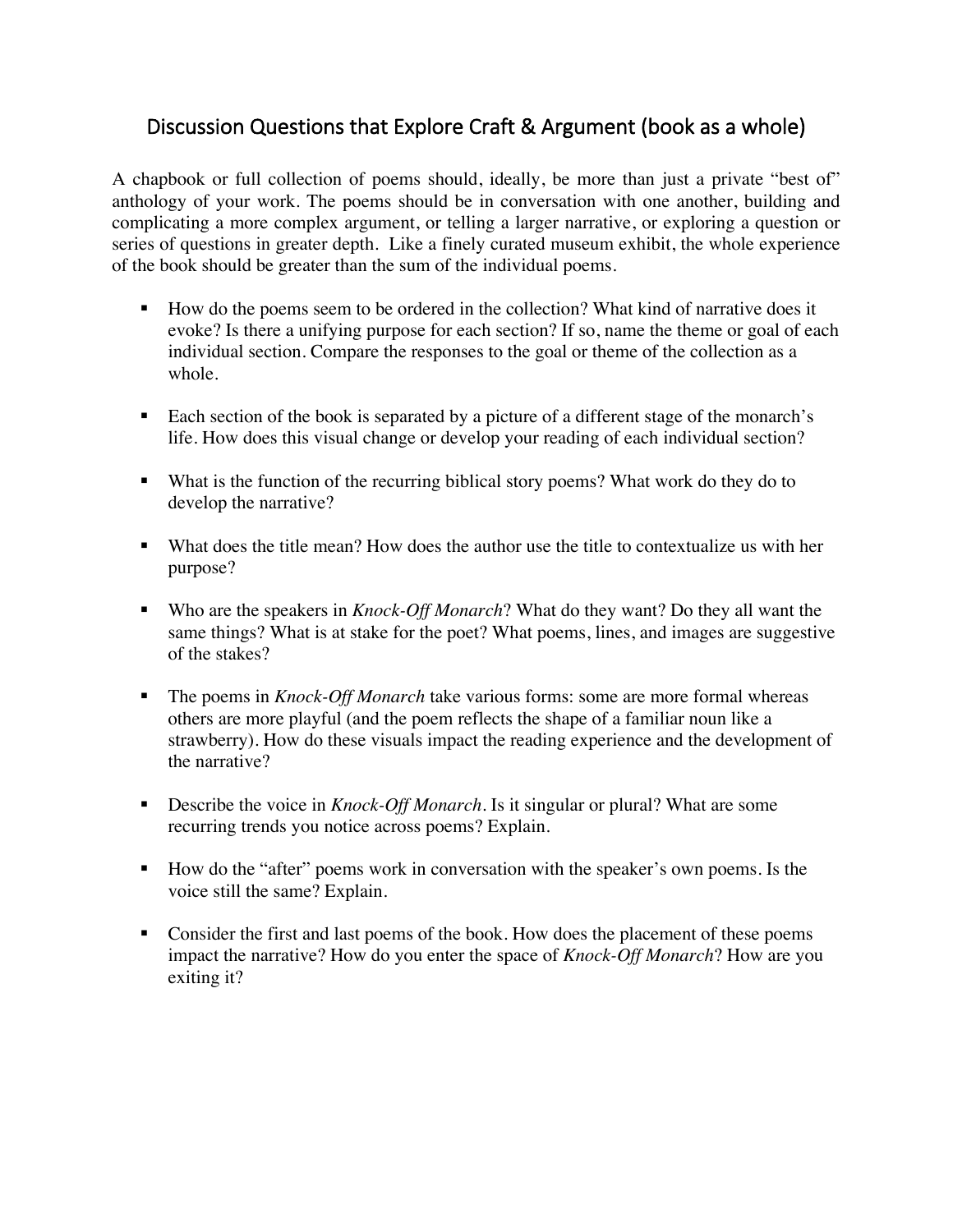# Discussion Questions that Explore Craft & Argument (individual poems)

"Strawberries" and "Family Creche" are both concrete (or shape) poems.

- Describe the function of the visual in each individual poem. Is it the same? What seems to inspire the visual in "Strawberries?" How about in "Family Creche"?
- Describe the speaker. What are the speaker's attitudes, voice, and tone? Are they the same?
- § What has changed in the speaker's life between these poems? How do we see those attitudes emerge in the final poem, "I take care of myself, but the people around me don't"?

Many poems seem to be about identity formation. While some are direct, such as "Self Portrait in Philadelphia" and "Self Portrait as a Wildfire," others are more obscure in the exploration of self, like "Moses Attends a Roller Derby Game" and "Noah Goes to Rehab."

- What do you make of these varying approaches to exploring identity?
- How do the poems articulate the concerns about self, particularly in the presence and absence of the objects in the poems? What images clarify your understanding?
- How does titling a poem "Self Portrait \_\_\_\_\_\_\_\_\_" versus creating a self-portrait through a persona poem in another speaker's voice change our relationship to the speaker? How does it help us understand the self differently?

Poems like "House Keys" and "Breathless Autumn" are "after" poems. There are few of these throughout the book.

- Why do poets choose to write "after" poems? When would you write one? Why?
- How does knowing the writer of a poem is invoking another established writer change your reading of the individual poems? Their form? Content?

Poems like "Transformation," and "Portrait of the Sun on a Woman" have a lot of white space or caesuras in the middle of the lines of the poems.

- How does the white space change your reading experience?
- How would punctuation or line breaks change the meaning of the poem? Why choose to exclude them?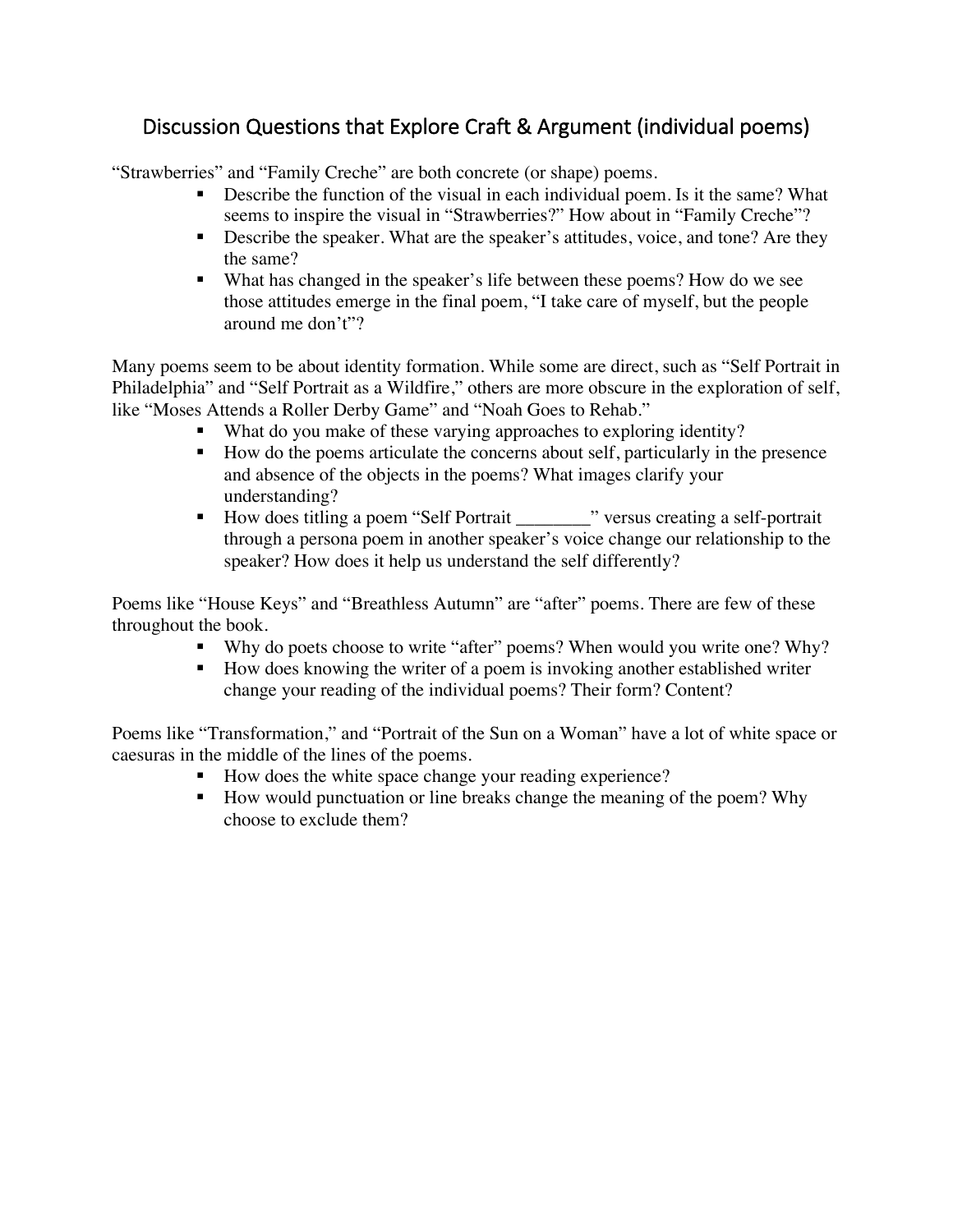### Personal Questions: For Whole Group Discussion or Journaling Exercises

- What kind of messages about daughterhood, womanhood, and sexuality does the book seem to explore? In what ways have you encountered similar narratives in your life, whether in relationships with other people or in your lived, gendered experience of the world?
- In poems like "Vashti," "Delilah," "Peter and Ralph Waldo Emerson Walk Through the Woods," we see the author re-writing biblical childhood characters. What stories did you grow up hearing? How did they change your relationship to yourself and the world around you? Which stories would you like to re-write now as an adult?
- Is there ever a time that you felt like an outsider or felt part of a community? To what extent? Is there a poem that speaks to that particular experience as an outsider or imposter?
- "First Impressions" explores the many first impressions people have of her. What are some of the first impressions friends had when meeting you? How do you present yourself to the world? What ways are a bit misleading?
- "Autumn in Mississippi" and "Poverty" show us some struggles from the author's life that impacted her sense of self. Have you ever lived in a new place that changed you? Maybe it was coming to college, maybe it was going abroad, maybe it was just moving into a room or apartment that wasn't shared. What changed as a result of that?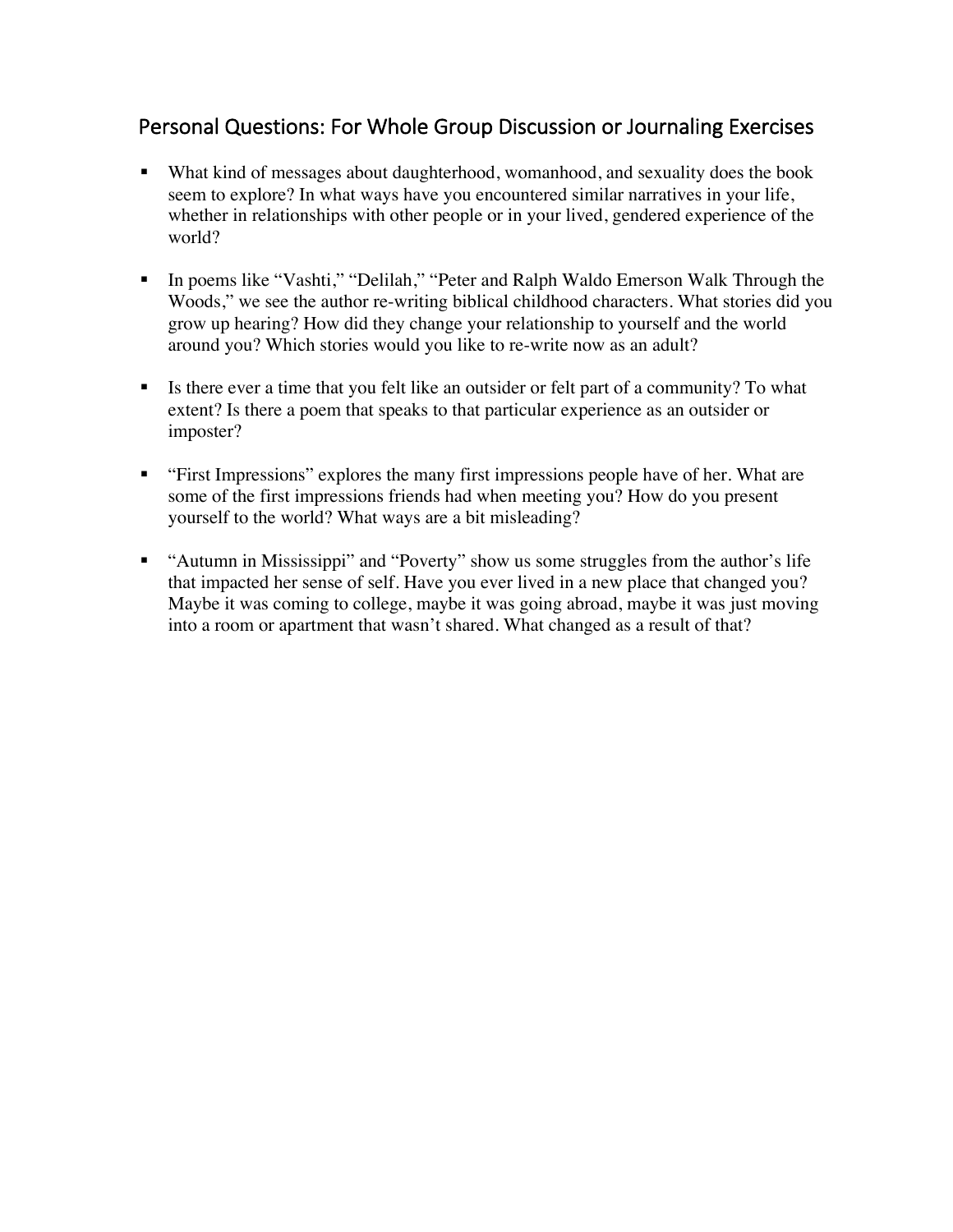### Classroom Activities to Kick-Start Conversations (Potential Warm-Ups)

These are meant to be low-stakes ways of involving the classroom in the ideas of the book.

- 1) Ask students to draw a picture that represents the mood or feeling they had after reading the collection. Have them share their pictures with the class and compare the feelings that they had. What was similar? What was different? Create a gallery walk or class photo essay of their pictures to change the medium as they explore these ideas and guide the students through an alternate exploration of the poems.
- 2) Split students into small groups. Assign them each a section of the book. What is the mood and theme of that section? Does the picture at the beginning of the section match the poems there? If not, what would you change about the illustration already present? Draw that new version and share with the class.
- 3) Give students independent reflection time to determine what was their favorite poem. Why did that one or two stand out? Why? Have them turn and talk to a partner about their impressions before beginning the whole class discussion.
- 4) Pick a longer poem in the book for the students to redact. Make sure they read the poem first. How does their redaction change the message of the original work? Why were those words and line breaks essential for the message? This could be an entry into a conversation about word choice, craft, and storytelling.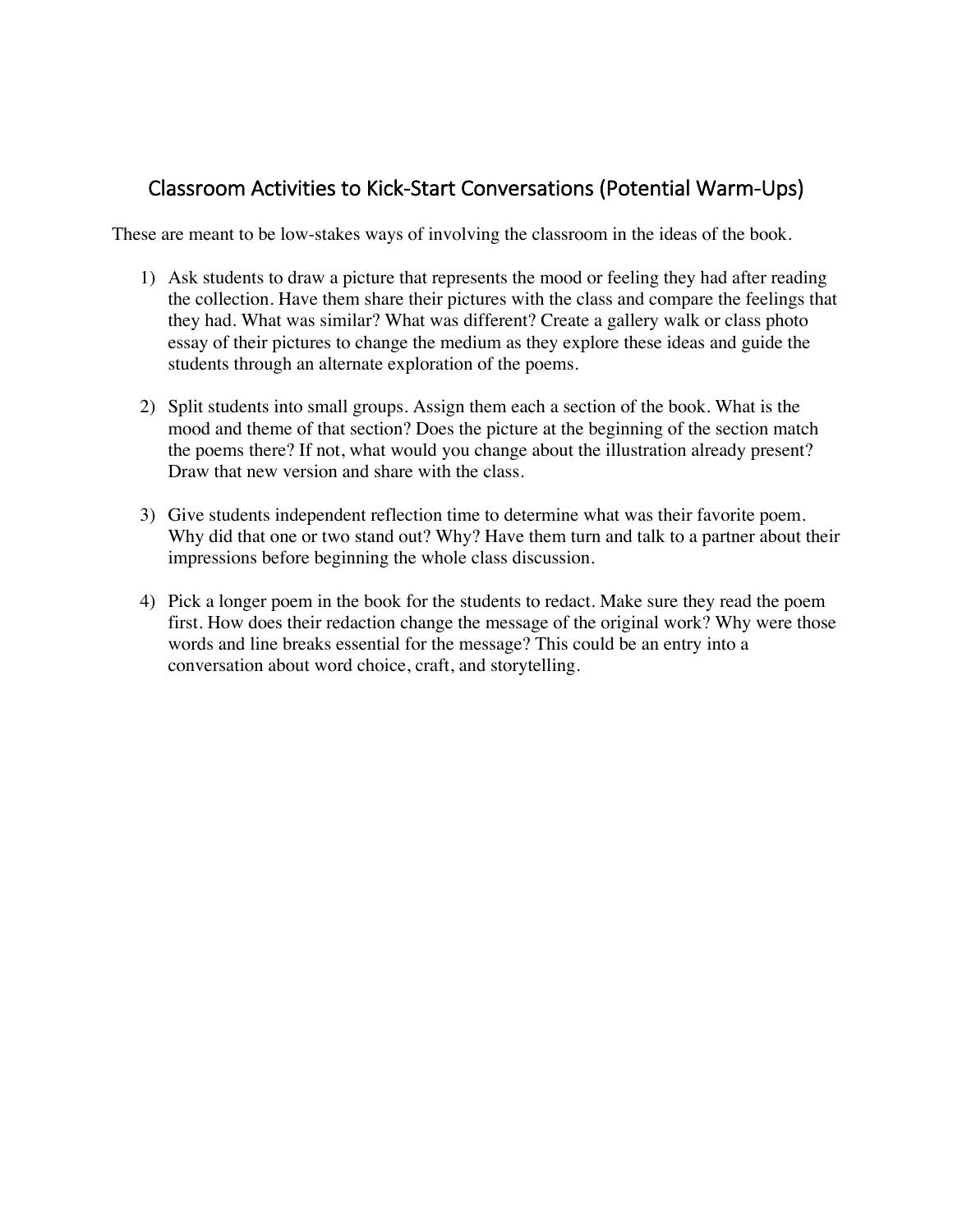### Classroom Activities: Line Break Exploration

The objective of this small-group activity is to help students understand better why poets choose the forms they do. It'll also help them develop their understanding of the line. For this activity, students should re-read "Telling Stories" and read Dana Levin's Essay, "Where It Breaks: Drama, Silence, Speed, Accrual."

You can have the students read Dana Levin's Essay as their warm-up exercise before entering small groups, or for homework. They'll want to take notes on the short essay.

After they complete the small groups exercise, have student groups present their poems via a projector or Elmo so students can *see* the line breaks. Compare: where did each group choose to break the lines? Were they the same spots? Did they pick different spots? How did each of the new line breaks shift the drama, silence, speed or accrual of the poem? Discuss whole class.

[Student-facing small group activity sheet on the next page]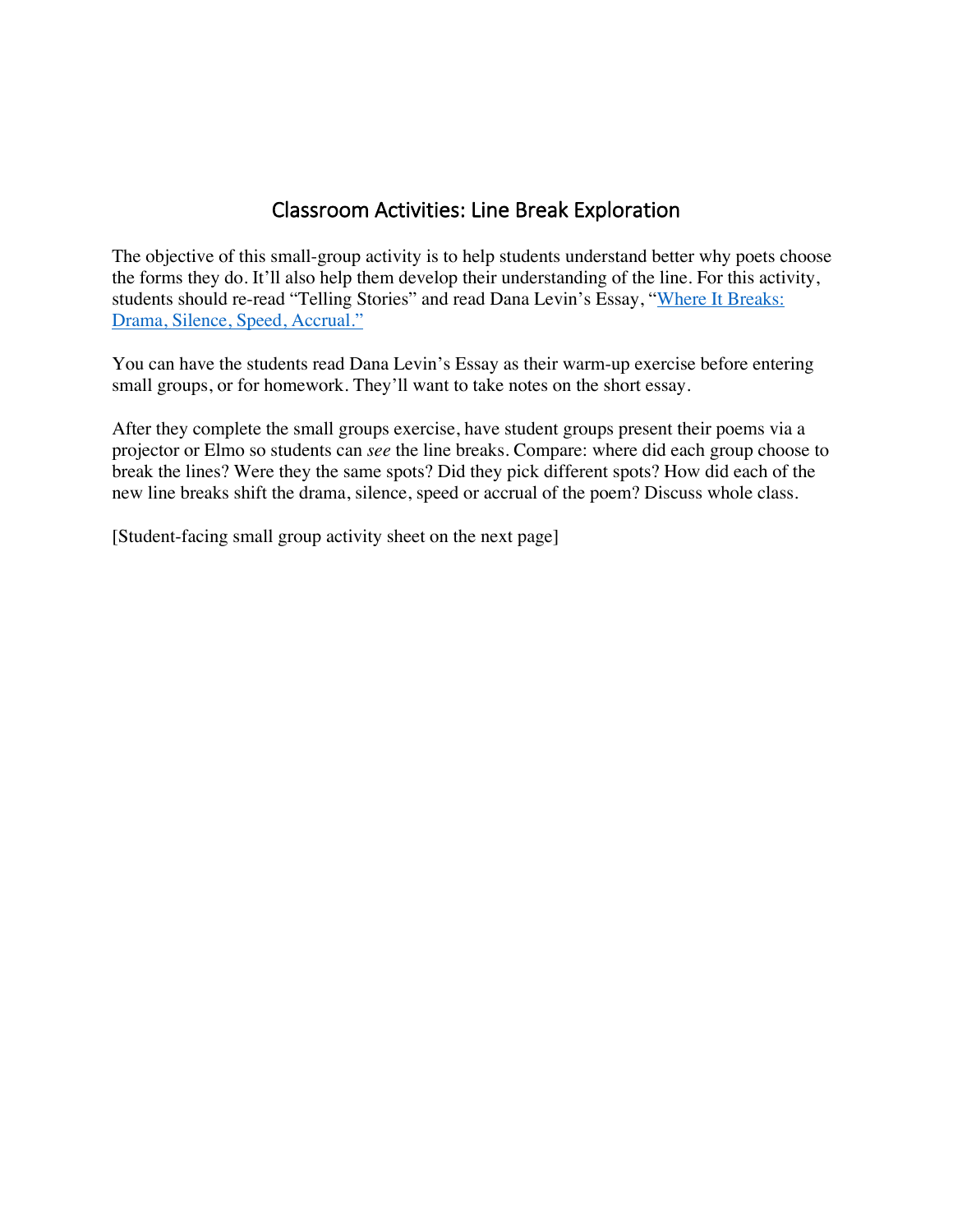Course Code XXX: Course Title XXX

### *Knock-Off Monarch***: Line Break Exploration**

Name: \_\_\_\_\_\_\_\_\_\_\_\_\_\_\_\_\_\_\_\_\_\_\_\_\_\_\_\_\_\_\_ Date: \_\_\_\_\_\_\_\_\_\_\_\_\_\_\_\_\_\_

Directions: Re-read "Telling Stories" and Dana Levin's Essay, "Where It Breaks: Drama, Silence, Speed, Accrual."

#### **Part-One: Close Reading "Telling Stories"**

- 1. Describe the structure and organization of "Telling Stories."
- 2. Describe the pace of "Telling Stories." Since it doesn't use lines, what other strategies does the poet use to create drama, surprise, silence?
- 3. Describe the tone of "Telling Stories." What strategies does the poet use to convey it?
- 4. Describe the theme or argument of "Telling Stories." How does the poem convey these ideas? How does the form contribute to this?

#### **Part Two: Application of Theory**

5. Using Dana Levin's essay as a guide, re-lineate the poem into enjambed lines. Will it be one stanza or multiple? Will the line length be uniform? You decide together where the line and stanza breaks belong.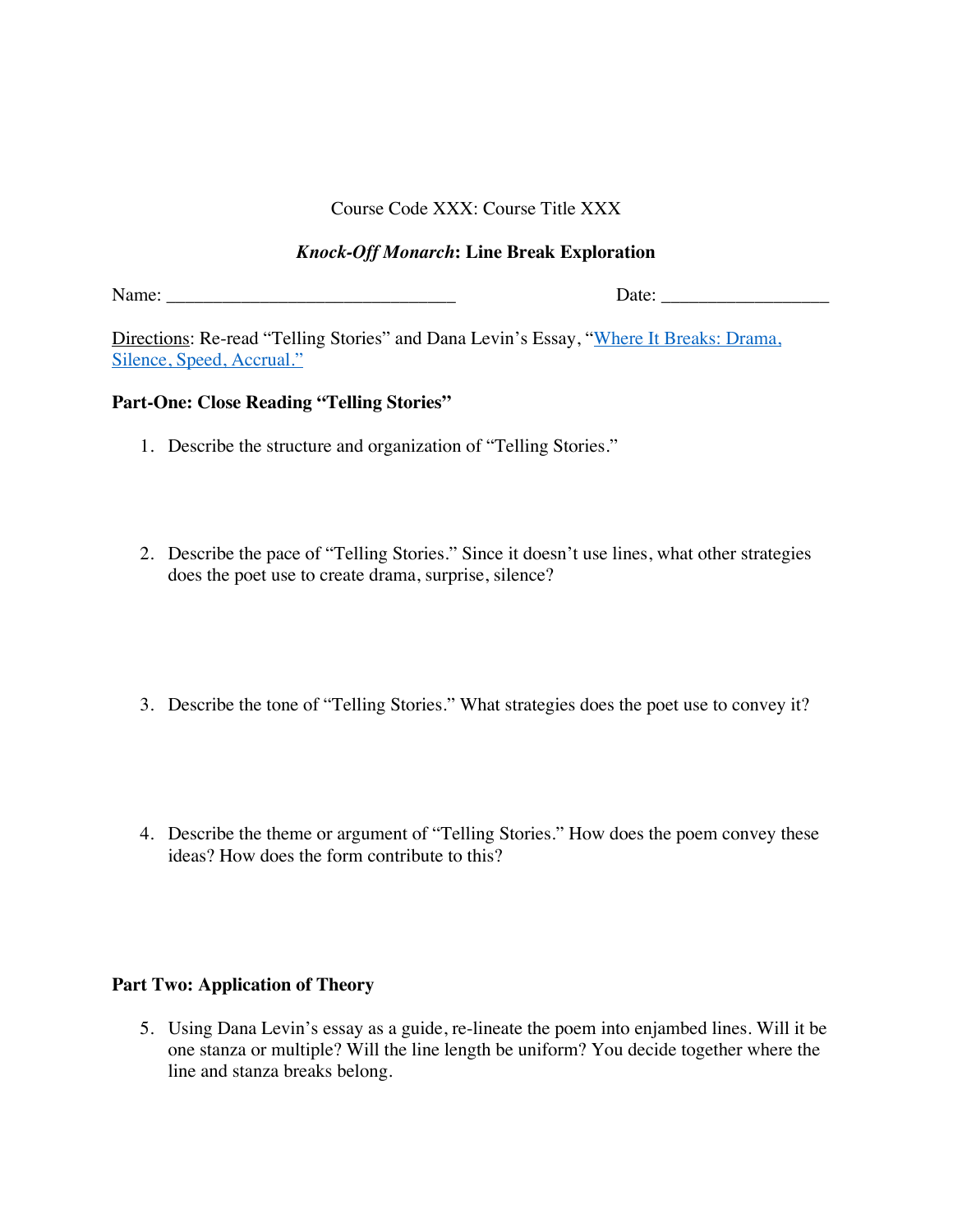### **Part Three: Analysis of New Poem**

- 6. Describe the poem's new structure. How did you organize it?
- 7. Describe the poem's tone. How do the current line breaks influence the poem's tone?
- 8. Describe the pacing or speed. How do the current line breaks influence the poem's speed?
- 9. Describe the theme or argument of the new version of "Telling Stories." To what extent does the poem's new form impact the theme and argument? What new elements are emphasized?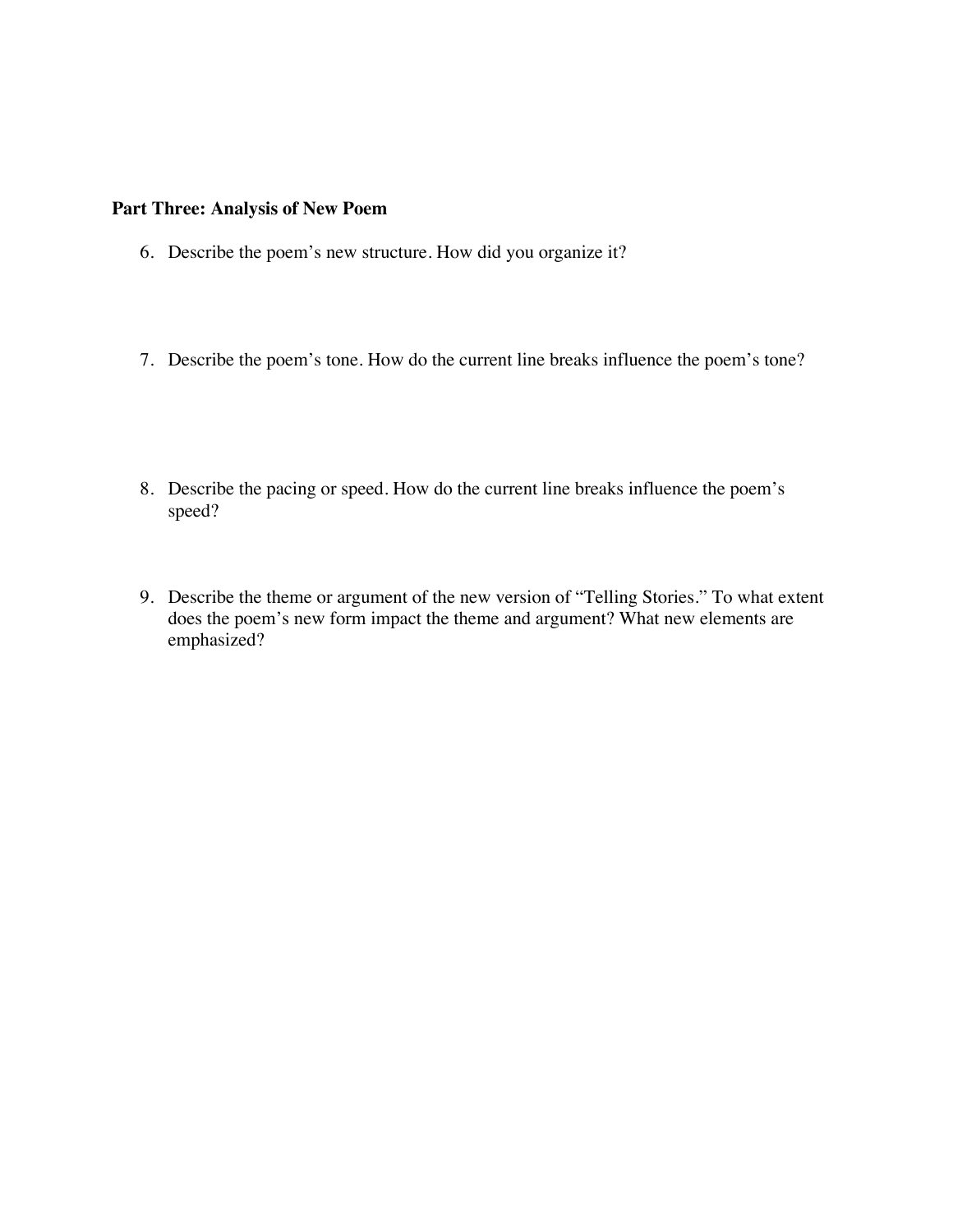# Classroom Activities: Understanding Form and Organization

The objective of this exercise is to give students a revision exercise for their own poetry. It'll also instruct them in the form of a pantoum. Students will need to re-read "Ketoacidosis," "Describing Memory," and this basic information about a pantoum for homework before the class period.

The first part of this activity will be a classroom discussion. Introduce them to the pantoum, using "Ketoacidosis" as an example. Discuss:

- What is the impact of the repetition of lines? The mood?
- How did the speaker incorporate surprise while following the form?
- What ways did the speaker break the form?
- Why do you think the author chose to use this form given the content? How are they connected.

They will then have an independent exercise where they will re-write "Describing Memory" into a pantoum. Here are the rules:

- § They will make a **five-stanza pantoum** using the student activity sheet (next page)
- § They will not add any lines, but they can reorganize the lines (the last line can become the second line, etc.) any way they like
- They can change **one punctuation mark** and **up to two words** per line to fit the new structure.

After the students have about 15-20 minutes of independent time to craft their new version, have them turn and share with a partner. Together, they will discuss the following questions:

- Describe the organization of the new poem. How did the form change the mood or feeling of the piece?
- How did the form change the theme?
- How did the form change pacing?
- How did the form change the drama?
- Did you re-organize the poem the same way your partner did? If not, what were the differences? How did those differences shift the poem in a different way?

[Student-facing activity sheet on the following page]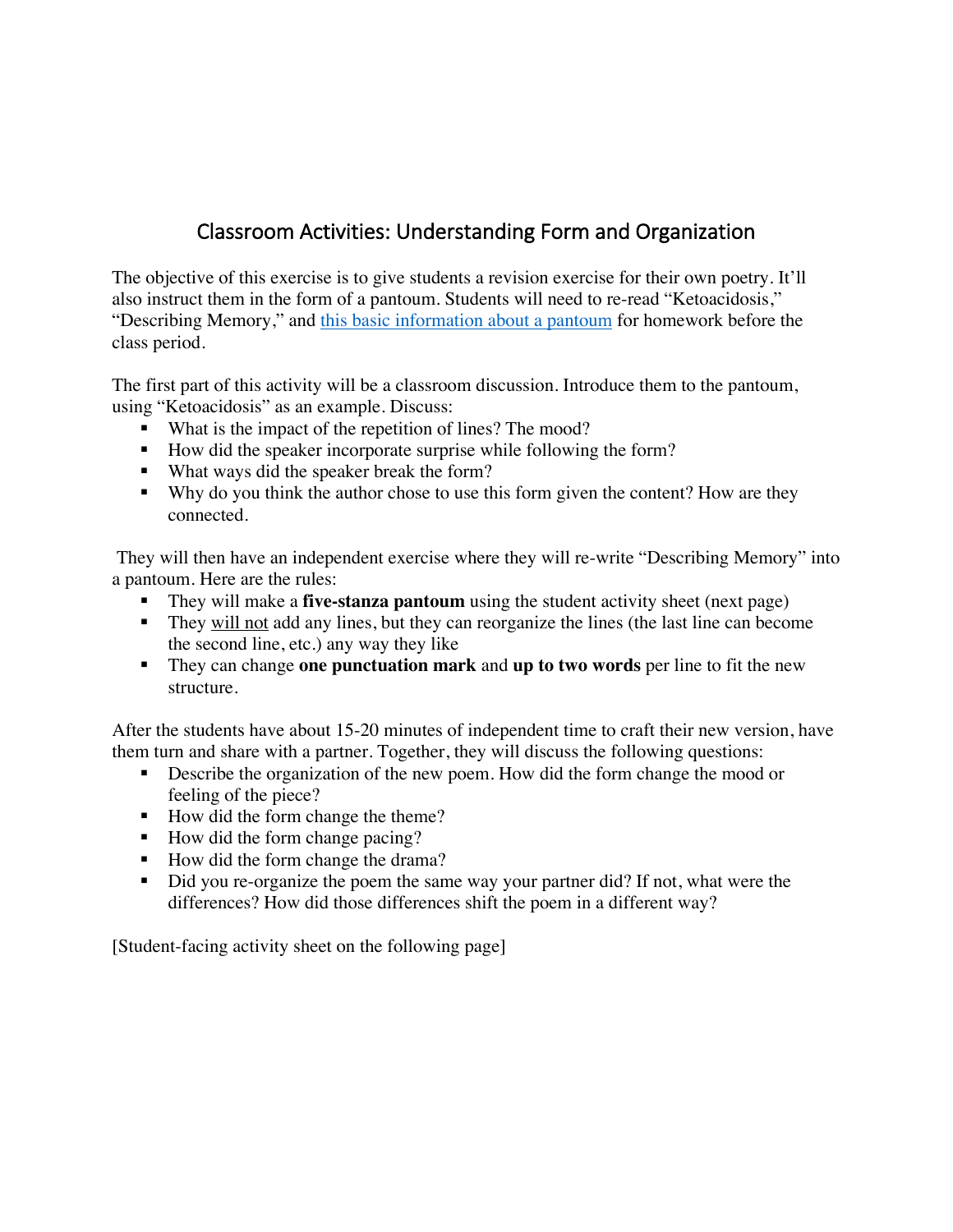### Course Code XXX: Course Title XXX

#### *Knock-Off Monarch:* **Form and Organization Exploration**

Name: \_\_\_\_\_\_\_\_\_\_\_\_\_\_\_\_\_\_\_\_\_\_\_\_\_\_\_\_\_\_\_ Date: \_\_\_\_\_\_\_\_\_\_\_\_\_\_\_\_\_\_

Directions: Take "Describing Memory" and turn it into a five stanza pantoum using the following outline (without having a rhyming word as the ending). Make sure to follow these rules:

- You must use every line in the original poem.
- You cannot add any lines, but you reorganize the any way they like (i.e., the last line can become the second line, etc.)
- § You can change **one punctuation mark** and **up to two words** per line to fit the new structure.

#### **Part One: Writing the New Poem**

Title: Describing Memory

| $C:$ $\overline{\phantom{a}}$                                                                                                                                                                                                                                                                                                                                                                                                                                          |
|------------------------------------------------------------------------------------------------------------------------------------------------------------------------------------------------------------------------------------------------------------------------------------------------------------------------------------------------------------------------------------------------------------------------------------------------------------------------|
| $D: \underline{\hspace{2.5cm}}$                                                                                                                                                                                                                                                                                                                                                                                                                                        |
|                                                                                                                                                                                                                                                                                                                                                                                                                                                                        |
|                                                                                                                                                                                                                                                                                                                                                                                                                                                                        |
| $E:$ $\overline{\phantom{a}}$                                                                                                                                                                                                                                                                                                                                                                                                                                          |
|                                                                                                                                                                                                                                                                                                                                                                                                                                                                        |
|                                                                                                                                                                                                                                                                                                                                                                                                                                                                        |
|                                                                                                                                                                                                                                                                                                                                                                                                                                                                        |
| $E:$ $\overline{\phantom{a}}$ $\overline{\phantom{a}}$ $\overline{\phantom{a}}$ $\overline{\phantom{a}}$ $\overline{\phantom{a}}$ $\overline{\phantom{a}}$ $\overline{\phantom{a}}$ $\overline{\phantom{a}}$ $\overline{\phantom{a}}$ $\overline{\phantom{a}}$ $\overline{\phantom{a}}$ $\overline{\phantom{a}}$ $\overline{\phantom{a}}$ $\overline{\phantom{a}}$ $\overline{\phantom{a}}$ $\overline{\phantom{a}}$ $\overline{\phantom{a}}$ $\overline{\phantom{a}}$ |
| $G:$ $\overline{\phantom{a}}$                                                                                                                                                                                                                                                                                                                                                                                                                                          |
|                                                                                                                                                                                                                                                                                                                                                                                                                                                                        |
|                                                                                                                                                                                                                                                                                                                                                                                                                                                                        |
|                                                                                                                                                                                                                                                                                                                                                                                                                                                                        |
|                                                                                                                                                                                                                                                                                                                                                                                                                                                                        |
| $\overline{E}$ . The contract of the contract of the contract of the contract of the contract of the contract of the contract of the contract of the contract of the contract of the contract of the contract of the contract of th                                                                                                                                                                                                                                    |
|                                                                                                                                                                                                                                                                                                                                                                                                                                                                        |
|                                                                                                                                                                                                                                                                                                                                                                                                                                                                        |
|                                                                                                                                                                                                                                                                                                                                                                                                                                                                        |
| $\mathbf{I:}\underbrace{\hspace{1.5cm}}$                                                                                                                                                                                                                                                                                                                                                                                                                               |
|                                                                                                                                                                                                                                                                                                                                                                                                                                                                        |
|                                                                                                                                                                                                                                                                                                                                                                                                                                                                        |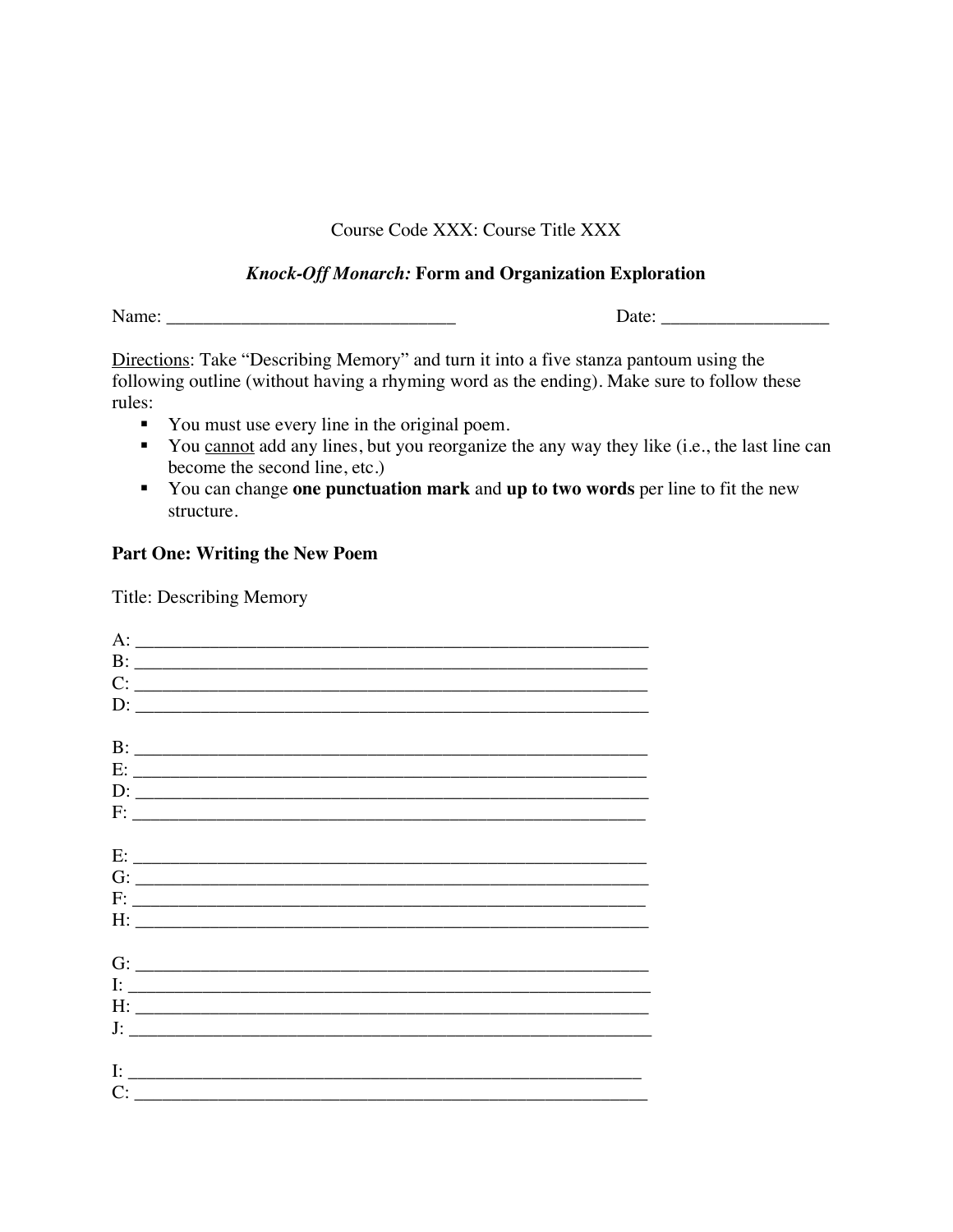$J:$   $\frac{J_{\text{max}}}{J_{\text{max}}-J_{\text{max}}-J_{\text{max}}-J_{\text{max}}-J_{\text{max}}-J_{\text{max}}-J_{\text{max}}-J_{\text{max}}-J_{\text{max}}-J_{\text{max}}-J_{\text{max}}-J_{\text{max}}-J_{\text{max}}-J_{\text{max}}-J_{\text{max}}-J_{\text{max}}-J_{\text{max}}-J_{\text{max}}-J_{\text{max}}-J_{\text{max}}-J_{\text{max}}-J_{\text{max}}-J_{\text{max}}-J_{\text{max}}-J_{\text{max}}-J_{\text$ A: \_\_\_\_\_\_\_\_\_\_\_\_\_\_\_\_\_\_\_\_\_\_\_\_\_\_\_\_\_\_\_\_\_\_\_\_\_\_\_\_\_\_\_\_\_\_\_\_\_\_\_\_\_\_\_

#### **Part Two: Exchange with a Peer**

Directions: Read your partner's version. Answer the following questions.

- 1. Describe the organization of the new poem. How did the form change the mood or feeling of the piece?
- 2. How did the form change the theme?
- 3. How did the form change pacing?
- 4. How did the form change the drama?
- 5. Did you re-organize the poem the same way your partner did? If not, what were the differences? How did those differences shift the poem in a different way?
- 6. When you're both finished answering these questions, discuss together aloud.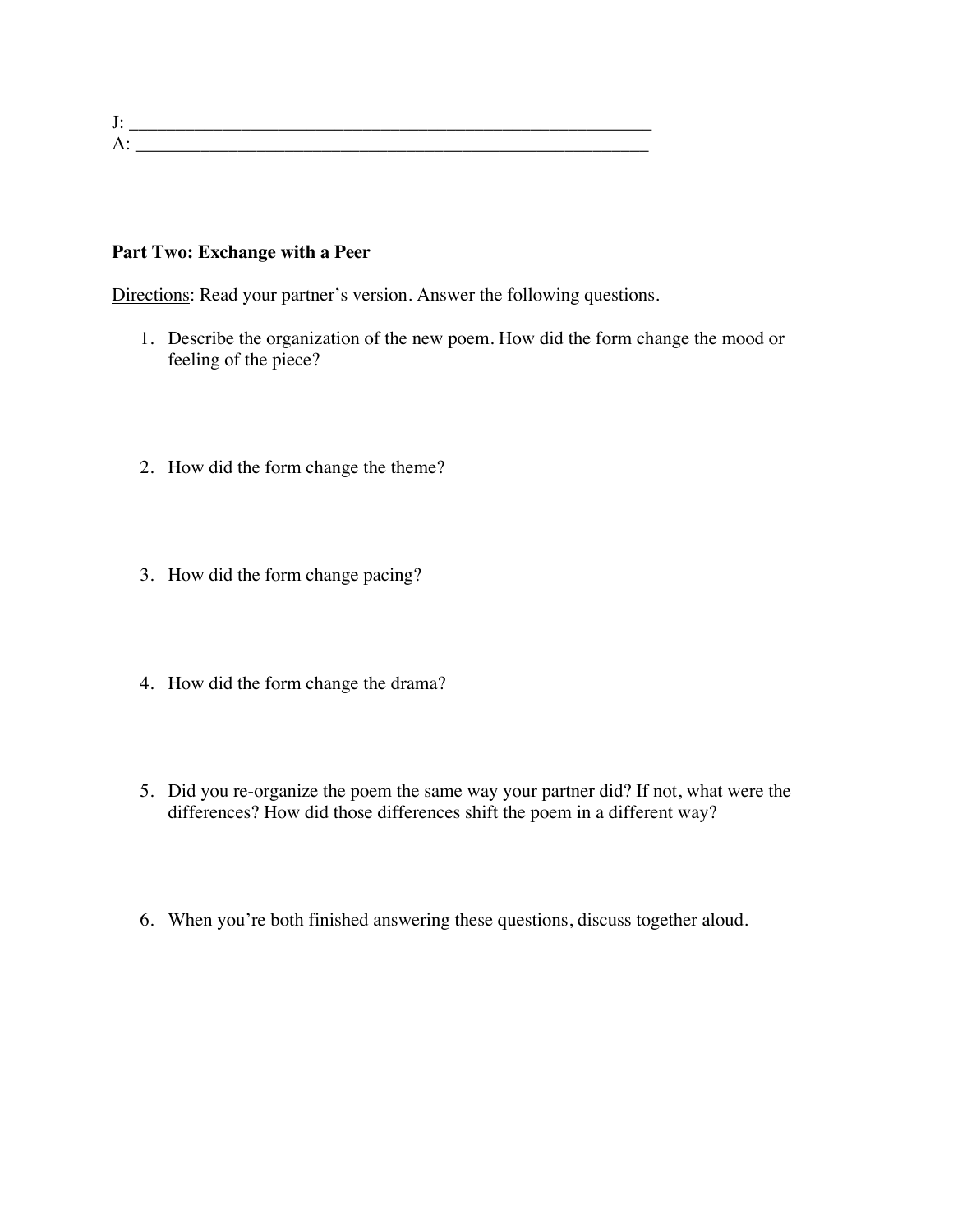# Specific Writing Exercises Inspired by *Knock-Off Monarch*

- § Many poems in *Knock-Off Monarch,* such as "Noah Goes to Rehab" and "Moses and Zipporah Attend a Roller Derby Game," re-write biblical characters into a present-day context. They consider: what would happen if history was present today? Think about historical or mythological characters you grew up hearing about. If they entered the modern day, where do you think they would end up going? Write a one-stanza narrative poem placing them in a modern place and context.
- § In *The Triggering Town,* Richard Hugo talks about the word, phrase, or space that "triggers" the poem. Consider Stone's poem "Where" and the function of the repetition of the word homonym "pour" and "pore." Pick a homonym (preferably that has a noun and verb version) to repeat in multiple lines. The poem should begin with three different people, or settings performing that verb. Use this as a "triggering town" for a longer poem that could deviate from that structure.
- $\blacksquare$  In "I take care of myself, but the people around me don't," the title bleeds into the first line. Create the first line of a poem and move it up to your title, line broken as if the title was a single line stanza in the poem.
- "In the Living Room," "In the Woods," and "On Becoming" are written almost as bullet points: where a stanza is a singular thought or sentence—most of the time, only one line long. Go to a space where you can be alone in a public space, keeping a list of all the nouns you see. Write three concrete lines grounding readers in the space and thoughts of the speaker; after we're grounded, in the fourth or fifth line, use a noun from the space to be a verb, (i.e., "I feather my words a skin of window or truth" or "The tree surrogates poetry, deer."). In the fifth or sixth line, clarify that statement, what we're supposed to take away from the moment transcending logic. (i.e., "When I see myself, I don't recognize beyond." Or "The deer remind me that people wander off.")
- § "Family Creche" is written in the shape of a creche or manger to represent the season and placement of the narrative. Formally, it's an example of a tradition called "visual poetics" that is constantly evolving. Think about a life-changing memory. Where were you present? Write a prose poem about that event first; then, space it in a way that occupies the shape of an element of that memory.
- Consider "One and Two Star Reviews of Storybook Land" and "One and Two Star Reviews of Fenian's Pub." This is part of a tradition of found poems, where we "see" poems in our everyday lives. Consider one or two locations that changed your life. Explore the reviews online. Can you make a found poem that tells your story there but from the collective stories written in the reviews? Try it out.
- "God is" and "How to Prevent the Formation of Ice Crystals in Your Heart" each compares an animal metaphorically to a proper noun (the self, or God) in order to describe the proper noun better. It creates distance between the narrator, but still shows something valuable about their experiences. Do some research: is there an aspect of an